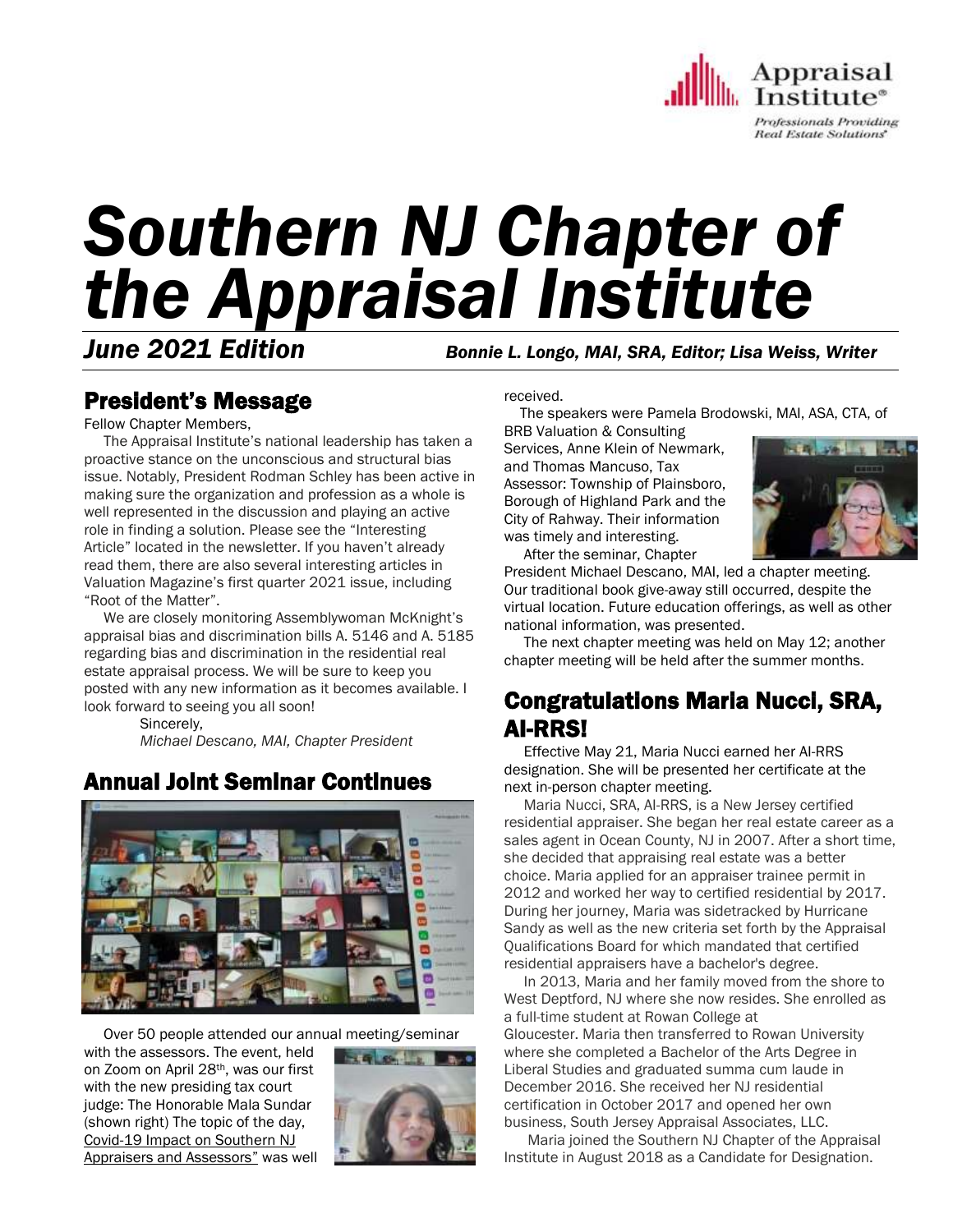

Since then, she worked on her SRA designation which includes Professional Development in the Valuation of Sustainable Buildings: Residential and is listed on the Residential Registry. Maria enjoys the challenges of appraising residential properties with solar features.

 Maria earned her SRA designation in December 2019. She has been serving the Southern NJ Chapter as a member of the Board of Directors since January 2020. Maria is grateful for the kindness and professionalism of the AI members she met who guided her on the designation path, especially Ed Molinari. Maria notes that she will always be grateful to Ed for his mentoring and encouragement. Thank you, Ed!

CONGRATULATIONS, MARIA NUCCI, SRA, AI-RRS!

## Noeline Fuller Scholarship

 Noeline M. Fuller, MAI, SRA, was a member of the Appraisal Institute and its predecessor, the American Institute of Real Estate Appraisers. She displayed an unyielding commitment to service both at the Chapter and Regional level.

 Noeline M. Fuller passed away in the summer of 2008. In her memory, Region VI created a scholarship to encourage more women and minority appraisers to actively pursue the Appraisal Institute designations.

1. Application must be fully completed, AND emailed to metronj@ai-newjersey.org by 6-30-21 deadline.

2. A personal statement limited to one page describing your goals, career ambitions and involvement with the Appraisal Institute either on a local, region or national level.

3. One current letter of recommendation. (Max. one page) 4. Application and attachments emailed to Region VI Executive Director, metronj@ai-newjersey.org.

# National Nominating Committee Nominates Steven Stiloski as 2022 AI Vice President

 Steven G. Stiloski, MAI, of Hartford, Wisconsin, was nominated for 2022 Appraisal Institute vice president by the AI National Nominating Committee at its May 5 meeting in Orlando, Florida.

 National Nominating Committee Chair Jefferson L. Sherman, MAI, AI-GRS, submitted the committee's nomination to the AI Board of Directors at its May 6 meeting. Board members may file petitions for additional nominees in accordance with the Appraisal Institute Bylaws. The AI Board of Directors is expected to elect the 2022 vice president at its Aug. 12-13 meeting.

 The 2022 vice president will serve as the Appraisal Institute's 2023 president-elect, 2024 president and 2025 immediate past president, in addition to chairing the Finance Committee in 2022 and the National Nominating Committee in 2025.

 Stiloski serves as chair of National's Audit Committee. For the past 25 years, he has been actively involved with many aspects of the Appraisal Institute, including serving in all chapter & region positions, as well as on the national Board of Directors. He served as president of the Wisconsin Chapter from 2007-09, where he instituted a program to send 3 chapter members to the annual Leadership Development and Advisory Council Conference.

 Stiloski has been the owner of Commercial Property Consultants since 1995. His work focuses on difficult and

complex valuation and consulting assignments, along with litigation support. Stiloski earned a bachelor's degree in agricultural economics and a master's degree in real estate appraisal and investment analysis from the University of Wisconsin-Madison.



## Interesting Article! Appraisal Industry Seeks To Improve Diversity

## And Inclusion In The Profession

[https://www.forbes.com/sites/brendarichardson/2021/04](https://www.forbes.com/sites/brendarichardson/2021/04/26/appraisal-industry-seeks-to-improve-diversity-and-inclusion-in-the-profession/?ss=real-estate&sh=9266c365e9ea) [/26/appraisal-industry-seeks-to-improve-diversity-and](https://www.forbes.com/sites/brendarichardson/2021/04/26/appraisal-industry-seeks-to-improve-diversity-and-inclusion-in-the-profession/?ss=real-estate&sh=9266c365e9ea)[inclusion-in-the-profession/?ss=real](https://www.forbes.com/sites/brendarichardson/2021/04/26/appraisal-industry-seeks-to-improve-diversity-and-inclusion-in-the-profession/?ss=real-estate&sh=9266c365e9ea)[estate&sh=9266c365e9ea](https://www.forbes.com/sites/brendarichardson/2021/04/26/appraisal-industry-seeks-to-improve-diversity-and-inclusion-in-the-profession/?ss=real-estate&sh=9266c365e9ea)

## ●●●●●●●●●●●●●●●●●●●●●●●●●●●● SNJAI UPCOMING EVENTS

[Visit](http://www.myappraisalinstitute.org/education/southernNewJersey) our website for registration links[: www.ai-snj.org](http://www.ai-snj.org/) 

#### 7Hr. Nat'l USPAP Update

Thursday, June 10, 2021 (Zoom) 7 CE hrs Instructor: Susanne Curran, MAI, AI-GRS

[https://ai.appraisalinstitute.org/eweb/DynamicPage.aspx?](https://ai.appraisalinstitute.org/eweb/DynamicPage.aspx?webcode=EventInfo&Reg_evt_key=60CA3952-253F-4E0A-8E06-D4601E70E327&goback=0) [webcode=EventInfo&Reg\\_evt\\_key=60CA3952-253F-4E0A-](https://ai.appraisalinstitute.org/eweb/DynamicPage.aspx?webcode=EventInfo&Reg_evt_key=60CA3952-253F-4E0A-8E06-D4601E70E327&goback=0)[8E06-D4601E70E327&goback=0](https://ai.appraisalinstitute.org/eweb/DynamicPage.aspx?webcode=EventInfo&Reg_evt_key=60CA3952-253F-4E0A-8E06-D4601E70E327&goback=0)

#### New Jersey Appraiser Law & Regulations

Wednesday, September 1, 2021 (Zoom) 2 CE hr Instructor: Mary Fox, MAI MANDATORY CLASS FOR NJ APPRAISERS ONCE A RENEWAL CYCLE

[https://ai.appraisalinstitute.org/eweb/DynamicPage.aspx?](https://ai.appraisalinstitute.org/eweb/DynamicPage.aspx?webcode=AIChapterRegistration&Reg_evt_key=D35172CB-C040-4E83-B4FC-33FBA0CF69ED&goback=0) [webcode=AIChapterRegistration&Reg\\_evt\\_key=D35172CB-](https://ai.appraisalinstitute.org/eweb/DynamicPage.aspx?webcode=AIChapterRegistration&Reg_evt_key=D35172CB-C040-4E83-B4FC-33FBA0CF69ED&goback=0)[C040-4E83-B4FC-33FBA0CF69ED&goback=0](https://ai.appraisalinstitute.org/eweb/DynamicPage.aspx?webcode=AIChapterRegistration&Reg_evt_key=D35172CB-C040-4E83-B4FC-33FBA0CF69ED&goback=0)

#### Appraising Condos, Co-ops, and PUDs

Friday, September 10, 2021 (Zoom) 7 CE hr Instructor: Maureen Sweeney, SRA, AI-RRS

[https://ai.appraisalinstitute.org/eweb/DynamicPage.aspx?](https://ai.appraisalinstitute.org/eweb/DynamicPage.aspx?webcode=EventInfo&Reg_evt_key=19A8473E-1E4A-4D9B-8083-03234C161C7D&goback=0) [webcode=EventInfo&Reg\\_evt\\_key=19A8473E-1E4A-4D9B-](https://ai.appraisalinstitute.org/eweb/DynamicPage.aspx?webcode=EventInfo&Reg_evt_key=19A8473E-1E4A-4D9B-8083-03234C161C7D&goback=0)[8083-03234C161C7D&goback=0](https://ai.appraisalinstitute.org/eweb/DynamicPage.aspx?webcode=EventInfo&Reg_evt_key=19A8473E-1E4A-4D9B-8083-03234C161C7D&goback=0)

#### Artificial Intelligence, AVMs, and Blockchain: Implications for Valuation

Thursday, October 14, 2021 (Zoom) 4 CE hrs Instructor: Mark Linne, MAI, SRA (COURSE DEVELOPER)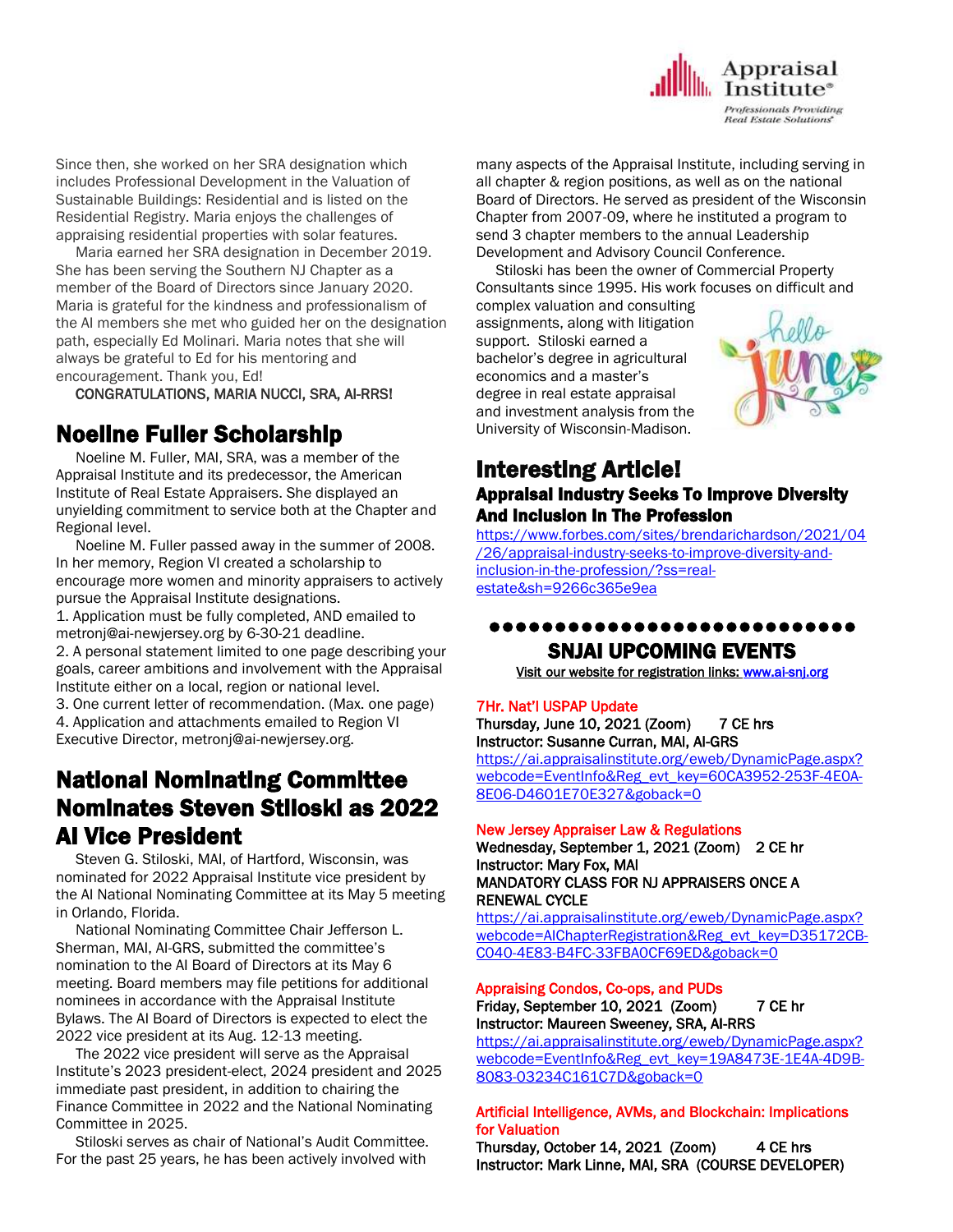

[https://ai.appraisalinstitute.org/eweb/DynamicPage.aspx?](https://ai.appraisalinstitute.org/eweb/DynamicPage.aspx?webcode=EventInfo&Reg_evt_key=2A801FE8-67A9-4FB9-A203-0584F8070CC3&goback=0) [webcode=EventInfo&Reg\\_evt\\_key=2A801FE8-67A9-4FB9-](https://ai.appraisalinstitute.org/eweb/DynamicPage.aspx?webcode=EventInfo&Reg_evt_key=2A801FE8-67A9-4FB9-A203-0584F8070CC3&goback=0) [A203-0584F8070CC3&goback=0](https://ai.appraisalinstitute.org/eweb/DynamicPage.aspx?webcode=EventInfo&Reg_evt_key=2A801FE8-67A9-4FB9-A203-0584F8070CC3&goback=0)

7Hr. Nat'l USPAP Update Friday, Oct. 29, 2021 (Zoom) 7 CE hrs Instructor: Brian Flynn, MAI, AI-GRS [https://ai.appraisalinstitute.org/eweb/DynamicPage.aspx?](https://ai.appraisalinstitute.org/eweb/DynamicPage.aspx?webcode=EventInfo&Reg_evt_key=7AF00ADD-B689-4AE1-926E-EBE435640AEA&goback=0)

[webcode=EventInfo&Reg\\_evt\\_key=7AF00ADD-B689-4AE1-](https://ai.appraisalinstitute.org/eweb/DynamicPage.aspx?webcode=EventInfo&Reg_evt_key=7AF00ADD-B689-4AE1-926E-EBE435640AEA&goback=0) [926E-EBE435640AEA&goback=0](https://ai.appraisalinstitute.org/eweb/DynamicPage.aspx?webcode=EventInfo&Reg_evt_key=7AF00ADD-B689-4AE1-926E-EBE435640AEA&goback=0)

If you have classes/seminars/speaker suggestions, please contact Lisa -- we want to offer what you need!

●●●●●●●●●●●●●●●●●●●●●●●●●●●●

# Facebook Pages for Women Appraisers



**AI Women MAI & SRA:** 

<https://www.facebook.com/groups/1742773122629563> I Am A Female Real Estate Appraiser: <https://www.facebook.com/groups/174344949428308>

# AI Featured Benefit: Roosevelt U.

*Appraisal Institute affiliation benefits include special offers and discounts on products and services for Appraisal Institute professionals. We are pleased to share this offer from Roosevelt University.*

## ROOSEVELT UNIVERSITY **MARSHALL BENNETT INSTITUTE** OF REAL ESTATE

 The Marshall Bennett Institute of Real Estate at Roosevelt University sponsors leading real estate graduate degree programs.

The Master of [Science](http://send.appraisalinstitute.org/link.cfm?r=vwtD93oHHyUAMd-FHE_JHA~~&pe=8Rlr3VdVaVnxfFsNeHNZAHKJBh0QzP67ndzTPlQPfF5s7LYK-TJM1iW_z8bAH4Nwj8t6XoPJmIL0ltZwNHPNzg~~&t=z7zfajEjnsqNItj8YtCfgg~~) in Real Estate (MSRE)

[program](http://send.appraisalinstitute.org/link.cfm?r=vwtD93oHHyUAMd-FHE_JHA~~&pe=8Rlr3VdVaVnxfFsNeHNZAHKJBh0QzP67ndzTPlQPfF5s7LYK-TJM1iW_z8bAH4Nwj8t6XoPJmIL0ltZwNHPNzg~~&t=z7zfajEjnsqNItj8YtCfgg~~) provides AI Designated Members in good standing who hold the MAI designation the opportunity to receive up to 12 graduate semester hours credit based upon your designation and experience. Individuals who are State Certified General Real Property Appraisers may receive up to 6 hours credit.

 Save yourself time and money. Raise your confidence in problem-solving and shape solutions for your company. Finish your degree up to two semesters faster using our Professional Learning Assessment Policy.

 Questions? Contact Collete English Dixon, *Program Director* E:cenglishdixon@roosevelt.edu P:312-341-3767

# AI Featured Benefit: CompStak

Did you know CompStak provides millions of vetted, detailed comps that include such data as NOI, Cap Rate, Operating Expenses, True Buyer and Seller, and more? As an Appraisal Institute professional you qualify for either 20 up-front comps on the CompStak Exchange

## platform (exclusively for fee appraisers), or a 10% discount on the Enterprise platform (exclusively for non-fee appraisers)!

#### [Learn How to Search for Sales Comps on CompStak](http://send.appraisalinstitute.org/link.cfm?r=vwtD93oHHyUAMd-FHE_JHA~~&pe=oHa0BO31PLbPU1xiWyBebdXa3bnKU93I6jU7jgtcMNp7Ni6BGzU3nbQvKSeLA4QxVboihMVFmyVrd8Hm0zshLQ~~&t=-Q4qDgf9h2lth2a58Z5LGQ~~) [Click here](http://send.appraisalinstitute.org/link.cfm?r=vwtD93oHHyUAMd-FHE_JHA~~&pe=9OhkSj1xPhkLNxZhKNyw0cWhSgUvp22zIwc13Bu42eHtr1mNYsdMxLoCFS0xfthe6K_oJOqu1sr-0_nZryuzdw~~&t=-Q4qDgf9h2lth2a58Z5LGQ~~) to take advantage of the promotion offered to you as an Appraisal Institute professional.

Whether employing the Income Approach, Sales Approach, or Replacement Cost approach, CompStak has data that strengthens and streamlines your valuation process.

What is CompStak? CompStak is a National CRE data platform for appraisers like you to access vetted lease and sales comps, crowdsourced directly from other appraisers, brokers, and researchers.

What kind of data does CompStak have? CompStak has more than two million commercial lease comps, sales comps, and property reports, across all major asset classes. All CompStak data comes directly from verified CRE appraisers and brokers, and is vetted by data analysts. How granular is the data? CompStak lease and sales

comps contain hard to find details, such as tenant names, lease types, starting rent, net effective rent, free rent, TI, cap rates, NOI, and more.

Questions: Email: [ai@compstak.com](mailto:ai@compstak.com)

# Interesting Article!

## Rising Lumber Costs Add \$36,000 to New Home Price: NAHB

Lumber prices have nearly tripled during the past year causing the price of the average new home to increase by \$35,872, the National Association of Home Builders reported April 30. The higher lumber prices also have added about \$13,000 to the cost of the average new multifamily home.

[https://nahbnow.com/2021/04/skyrocketing-lumber](https://nahbnow.com/2021/04/skyrocketing-lumber-prices-add-nearly-36000-to-the-price-of-a-new-home/)[prices-add-nearly-36000-to-the-price-of-a-new-home/](https://nahbnow.com/2021/04/skyrocketing-lumber-prices-add-nearly-36000-to-the-price-of-a-new-home/)

# Comprehensive Exam Prep

Gary DeWeese, MAI, an instructor for the Appraisal Inst. for more than 20 years, is offering Comp Exam prep material. The cost is \$300 for the Income, \$150 for the Sales, \$150 for the Cost/HBU and \$150 for the General module material. If you purchase the first 3 modules, the General module material is free. The material is based on multiple choice type problems with detailed solutions illustrated. The material is electronically delivered the same day as ordered. For more about the material, read student reviews & learn how to order, visit www.garydeweese.com or contact garydeweese@comcast.net or 925-216-8751. *Materials were developed by Gary DeWeese and are not sponsored or endorsed by the Appraisal Institute.*

Are you on Facebook? We have a chapter page: "like" us: Southern NJ Chapter - Appraisal Institute

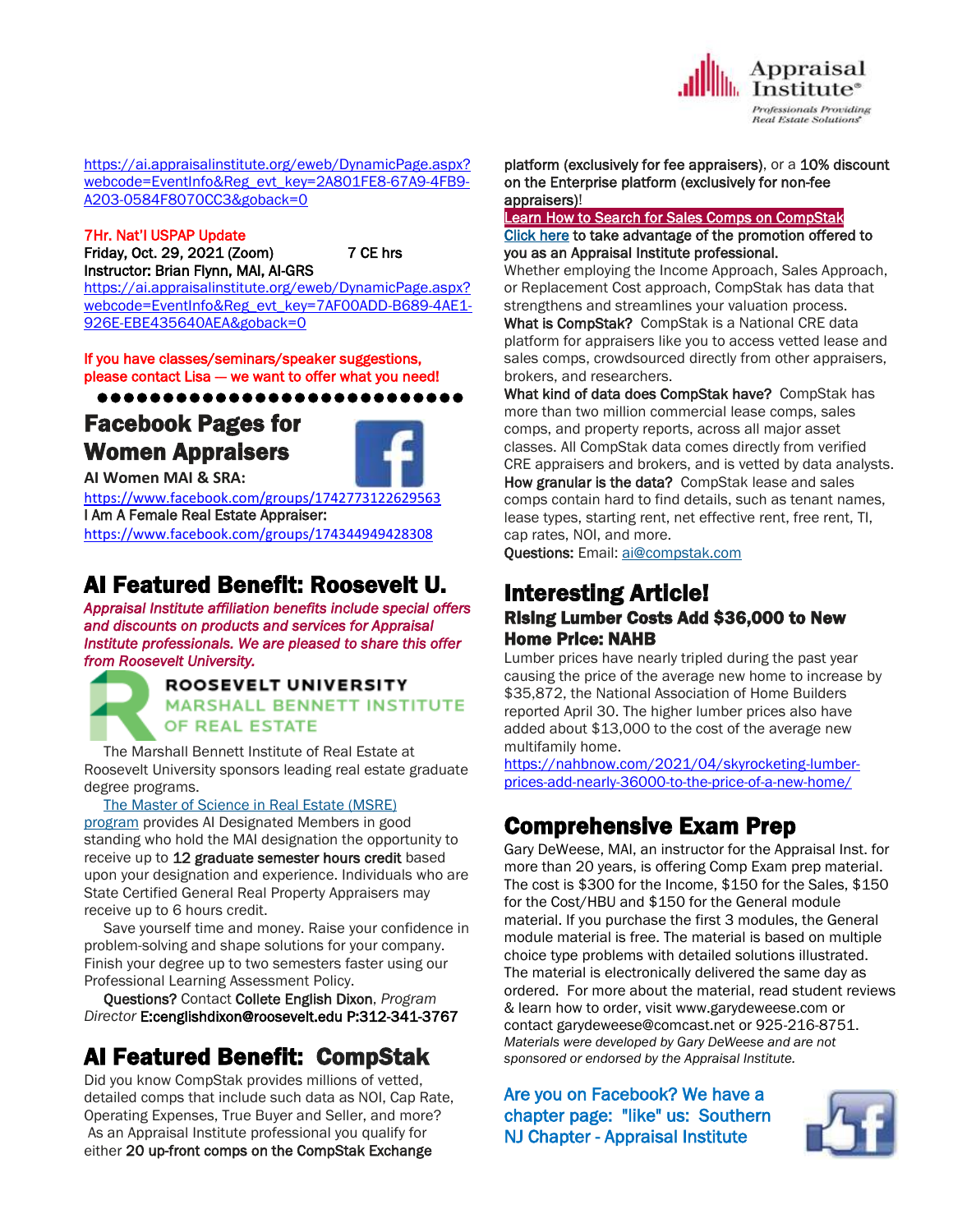

Real Estate Solutions

# Case Studies in Partial Interest Seminar: May 12

Over 20 people attended the chapter-generated seminar, created and presented by Susanne Curran, MAI, AI-GRS.



# Career Day Presentation

 On April 23, Mary Fox, MAI. participated in the virtual Career Day at her alma mater: Philadelphia High School for Girls. She presented to 3 sessions, each with around 20 young women of all grade levels. While they were generally a quiet group, here are a few of the interesting questions/comments:

- What do you like best about the job?
- Do you still like your job after all these years?
- Sounds like fun.

Ī

 Mary found it to be a "rich, rewarding experience" and we thank her for representing the chapter and introducing this career path to another generation of future appraisers.



Chapter elections (for officers and directors) will be held in the second half of June. Watch your email for more information & how to vote.



## News From National …

[Online Education:](http://www.mmsend50.com/ls.cfm?r=99596491&sid=8974475&m=957997&u=Appraise&s=http://www.appraisalinstitute.org/online) Learn at your own pace anytime,

anywhere. Top-notch Appraisal Institute courses and seminars come straight to your desktop with online education! Learn from any computer anywhere, whenever you have time. It's easy, convenient and a great way to get the education you want. Check out the current course listing now:



[https://ai.appraisalinstitute.org/eweb/DynamicPage.aspx?](https://ai.appraisalinstitute.org/eweb/DynamicPage.aspx?site=AI&webcode=AIProgramByCourseType&CourseType=online&DiscountCode=THANKYOU) [site=AI&webcode=AIProgramByCourseType&CourseType=o](https://ai.appraisalinstitute.org/eweb/DynamicPage.aspx?site=AI&webcode=AIProgramByCourseType&CourseType=online&DiscountCode=THANKYOU) [nline&DiscountCode=THANKYOU](https://ai.appraisalinstitute.org/eweb/DynamicPage.aspx?site=AI&webcode=AIProgramByCourseType&CourseType=online&DiscountCode=THANKYOU) 

Online Education click-through URL:

[https://www.appraisalinstitute.org/education/online](https://www.appraisalinstitute.org/education/online-education/)[education/](https://www.appraisalinstitute.org/education/online-education/) 

## Uniform Standards of Professional Appraisal Practice

(USPAP) USPAP class participants need to purchase & bring to class their own copies of this book from the Appraisal Foundation. The USPAP document is not part of the course materials provided by the Appraisal Institute.

Scholarships The Appraisal Institute Education & Relief Foundation offers [scholarships.](http://send.appraisalinstitute.org/link.cfm?r=TyxXOooBFM-9kcaVyjABIA~~&pe=k_y06NsR9-tB3atEDYdXWLTTqBM_H3aeIPclU_7mx0sd29sU_T_sOiJTIa3747wAJXWGK_wLmsw-M82swC-Ijw~~&t=jouIQRRPlOfDkLqJe5AmNA~~) Scholarships are for courses (not exams or Capstone) and do not apply to those retaking a course. If a Candidate needs emergency assistance due to a natural disaster, medical emergency, etc., apply for assistance through the Appraisal Institute Education & Relief Foundation

# NEW BOOK: A Guide to Appraising Automotive Dealerships

## *New Insights on Design, Development, and Financing of Automobile Dealerships!*

 Valuing automobile dealerships requires specialized knowledge of the physical features of dealerships as well



as trends in the real estate and automotive industries. A Guide to Appraising Automobile Dealerships, second edition, explores changing car buying habits, new business models, and various types of vehicle-related properties and addresses the concerns of users of appraisal reports. Case studies and real-life examples are included along with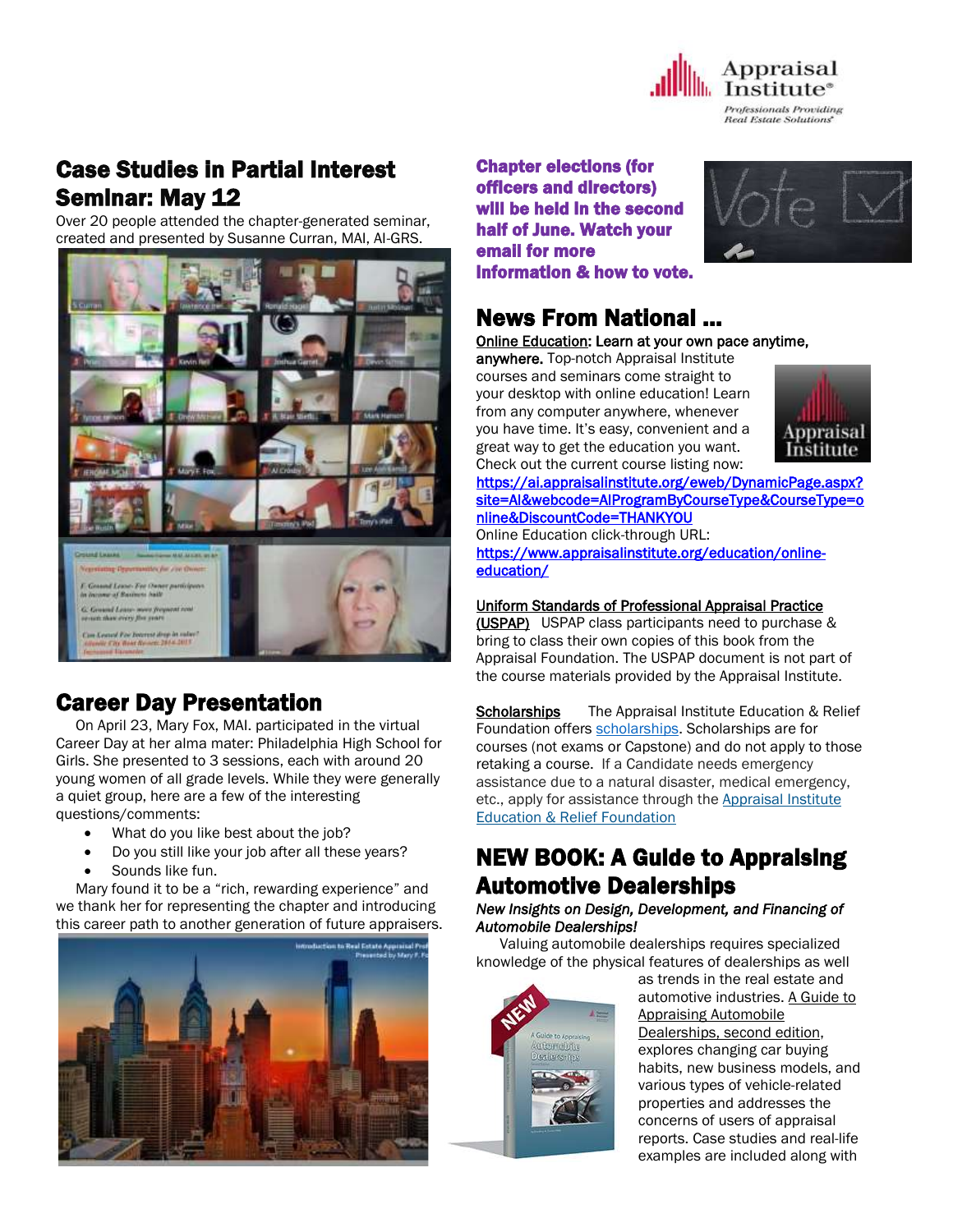Appraisal **Institute**<sup>®</sup> **Professionals Providing Real Estate Solutions** 

guidance from industry experts.

 A Guide to Appraising Automobile Dealerships, second edition, will help commercial real estate appraisers examine the relevant issues considered in the valuation of auto dealerships and offer new insights to professionals involved in the design, development, and financing of these unique properties. ORDER TODAY:

[https://ai.appraisalinstitute.org/eweb/DynamicPage.aspx?Action](https://ai.appraisalinstitute.org/eweb/DynamicPage.aspx?Action=Add&ObjectKeyFrom=1A83491A-9853-4C87-86A4-F7D95601C2E2&WebCode=ProdDetailAdd&DoNotSave=yes&ParentObject=CentralizedOrderEntry&ParentDataObject=Invoice%20Detail&ivd_formkey=69202792-63d7-4ba2-bf4e-a0da41270555&ivd_cst_key=00000000-0000-0000-0000-000000000000&ivd_cst_ship_key=00000000-0000-0000-0000-000000000000&ivd_prc_prd_key=34E8F16C-AE2F-44A0-A31B-EA31AEF16BDC) [=Add&ObjectKeyFrom=1A83491A-9853-4C87-86A4-](https://ai.appraisalinstitute.org/eweb/DynamicPage.aspx?Action=Add&ObjectKeyFrom=1A83491A-9853-4C87-86A4-F7D95601C2E2&WebCode=ProdDetailAdd&DoNotSave=yes&ParentObject=CentralizedOrderEntry&ParentDataObject=Invoice%20Detail&ivd_formkey=69202792-63d7-4ba2-bf4e-a0da41270555&ivd_cst_key=00000000-0000-0000-0000-000000000000&ivd_cst_ship_key=00000000-0000-0000-0000-000000000000&ivd_prc_prd_key=34E8F16C-AE2F-44A0-A31B-EA31AEF16BDC) [F7D95601C2E2&WebCode=ProdDetailAdd&DoNotSave=yes&Par](https://ai.appraisalinstitute.org/eweb/DynamicPage.aspx?Action=Add&ObjectKeyFrom=1A83491A-9853-4C87-86A4-F7D95601C2E2&WebCode=ProdDetailAdd&DoNotSave=yes&ParentObject=CentralizedOrderEntry&ParentDataObject=Invoice%20Detail&ivd_formkey=69202792-63d7-4ba2-bf4e-a0da41270555&ivd_cst_key=00000000-0000-0000-0000-000000000000&ivd_cst_ship_key=00000000-0000-0000-0000-000000000000&ivd_prc_prd_key=34E8F16C-AE2F-44A0-A31B-EA31AEF16BDC) [entObject=CentralizedOrderEntry&ParentDataObject=Invoice%20](https://ai.appraisalinstitute.org/eweb/DynamicPage.aspx?Action=Add&ObjectKeyFrom=1A83491A-9853-4C87-86A4-F7D95601C2E2&WebCode=ProdDetailAdd&DoNotSave=yes&ParentObject=CentralizedOrderEntry&ParentDataObject=Invoice%20Detail&ivd_formkey=69202792-63d7-4ba2-bf4e-a0da41270555&ivd_cst_key=00000000-0000-0000-0000-000000000000&ivd_cst_ship_key=00000000-0000-0000-0000-000000000000&ivd_prc_prd_key=34E8F16C-AE2F-44A0-A31B-EA31AEF16BDC) [Detail&ivd\\_formkey=69202792-63d7-4ba2-bf4e](https://ai.appraisalinstitute.org/eweb/DynamicPage.aspx?Action=Add&ObjectKeyFrom=1A83491A-9853-4C87-86A4-F7D95601C2E2&WebCode=ProdDetailAdd&DoNotSave=yes&ParentObject=CentralizedOrderEntry&ParentDataObject=Invoice%20Detail&ivd_formkey=69202792-63d7-4ba2-bf4e-a0da41270555&ivd_cst_key=00000000-0000-0000-0000-000000000000&ivd_cst_ship_key=00000000-0000-0000-0000-000000000000&ivd_prc_prd_key=34E8F16C-AE2F-44A0-A31B-EA31AEF16BDC)[a0da41270555&ivd\\_cst\\_key=00000000-0000-0000-0000-](https://ai.appraisalinstitute.org/eweb/DynamicPage.aspx?Action=Add&ObjectKeyFrom=1A83491A-9853-4C87-86A4-F7D95601C2E2&WebCode=ProdDetailAdd&DoNotSave=yes&ParentObject=CentralizedOrderEntry&ParentDataObject=Invoice%20Detail&ivd_formkey=69202792-63d7-4ba2-bf4e-a0da41270555&ivd_cst_key=00000000-0000-0000-0000-000000000000&ivd_cst_ship_key=00000000-0000-0000-0000-000000000000&ivd_prc_prd_key=34E8F16C-AE2F-44A0-A31B-EA31AEF16BDC) 000000000000000 cst\_ship\_key=00000000-0000-0000-[0000-000000000000&ivd\\_prc\\_prd\\_key=34E8F16C-AE2F-44A0-](https://ai.appraisalinstitute.org/eweb/DynamicPage.aspx?Action=Add&ObjectKeyFrom=1A83491A-9853-4C87-86A4-F7D95601C2E2&WebCode=ProdDetailAdd&DoNotSave=yes&ParentObject=CentralizedOrderEntry&ParentDataObject=Invoice%20Detail&ivd_formkey=69202792-63d7-4ba2-bf4e-a0da41270555&ivd_cst_key=00000000-0000-0000-0000-000000000000&ivd_cst_ship_key=00000000-0000-0000-0000-000000000000&ivd_prc_prd_key=34E8F16C-AE2F-44A0-A31B-EA31AEF16BDC) [A31B-EA31AEF16BDC](https://ai.appraisalinstitute.org/eweb/DynamicPage.aspx?Action=Add&ObjectKeyFrom=1A83491A-9853-4C87-86A4-F7D95601C2E2&WebCode=ProdDetailAdd&DoNotSave=yes&ParentObject=CentralizedOrderEntry&ParentDataObject=Invoice%20Detail&ivd_formkey=69202792-63d7-4ba2-bf4e-a0da41270555&ivd_cst_key=00000000-0000-0000-0000-000000000000&ivd_cst_ship_key=00000000-0000-0000-0000-000000000000&ivd_prc_prd_key=34E8F16C-AE2F-44A0-A31B-EA31AEF16BDC)

## Complete Smart and Necessary Home Renovation Projects: Appraisal Institute

 The Appraisal Institute, the nation's largest professional association of real estate appraisers, encouraged homeowners to focus on cost-efficient improvement projects when seeking to potentially improve their property's value during the ongoing coronavirus pandemic.

 "In today's competitive real estate market, the Appraisal Institute believes home remodeling and renovation projects are important and sometimes necessary aspects of homeownership when undertaken properly," said Appraisal Institute President Rodman Schley, MAI, SRA. "However, not all home improvement projects offer a full return on investment – cost doesn't necessarily equal value."

According to Remodeling magazine's most recent Cost [vs. Value](https://www.remodeling.hw.net/cost-vs-value/2021/boise-id/) report, the projects with the highest expected return on investment are garage door replacement, manufactured stone veneer, minor kitchen remodel and siding replacement. Other projects with potential payoffs, according to the report, are window replacements, deck addition and steel entry door replacement.

 Homeowners may find it best to hold off on big renovations if they're unsure how long they will be in their property. The longer a homeowner stays, the greater the opportunity for a potential return on investment. However, regardless of cost, some home improvement projects can be worthwhile simply because they improve the owner's quality of life.

 For example, the pandemic has allowed many people to work from home. While the pandemic continues, now may be a great time for owners to update their home office space. It is essential that the office space is organized and bright. Homeowners should consider simple updates like paint or lighting changes.

 Schley encouraged owners to upgrade elements of a home that will help ensure that the property meets community standards, reflects neighborhood norms and complies with local housing codes. He also noted that

undertaking home improvement projects also can stimulate the building and construction sectors of the economy, which were impacted by the recent economic downturn.

 "In today's competitive marketplace, professional appraisers provide homeowners with the confidence to make practical remodeling and renovation decisions that likely will be smart choices financially," Schley said.

 For an unbiased analysis of what their home would be worth both before and after an improvement project, a homeowner can work with a highly qualified real estate appraiser – such as a Designated Member of the Appraisal Institute – to conduct a feasibility study.

# NJ COVID UPDATES

## [www.covid19.nj.gov](http://www.covid19.nj.gov/)

Beginning Friday, June 4th, 2021, businesses and nonprofits will no longer be required to accommodate remote work arrangements or be required to reduce on-site staff to the minimal number necessary. Also, at indoor worksites closed to the public, employers may allow employees who can verify they are vaccinated to not wear a face mask and social distance. Read more here:

[https://t.e2ma.net/message/zorvve/j4ciaq2?utm\\_campai](https://t.e2ma.net/message/zorvve/j4ciaq2?utm_campaign=20210527digest&utm_medium=email&utm_source=govdelivery) [gn=20210527digest&utm\\_medium=email&utm\\_source=g](https://t.e2ma.net/message/zorvve/j4ciaq2?utm_campaign=20210527digest&utm_medium=email&utm_source=govdelivery) **[ovdelivery](https://t.e2ma.net/message/zorvve/j4ciaq2?utm_campaign=20210527digest&utm_medium=email&utm_source=govdelivery)** 

#### *Business Question? Speak to an Expert!*

Visit **[Business.NJ.gov](https://lnks.gd/l/eyJhbGciOiJIUzI1NiJ9.eyJidWxsZXRpbl9saW5rX2lkIjoxMzMsInVyaSI6ImJwMjpjbGljayIsImJ1bGxldGluX2lkIjoiMjAyMTA1MjcuNDExODg3NDEiLCJ1cmwiOiJodHRwczovL2J1c2luZXNzLm5qLmdvdi8_dXRtX2NhbXBhaWduPTIwMjEwNTI3ZGlnZXN0JnV0bV9tZWRpdW09ZW1haWwmdXRtX3NvdXJjZT1nb3ZkZWxpdmVyeSJ9.x4xzdq_JYSUnF-uRDlcDNVqYx0MJ7pqyrrw9dlIurkA/s/1365733730/br/107095382009-l)** and chat with a live business expert, Monday - Friday, 8 a.m. to 5 p.m.

## NJ Appraiser Board

 Please remember to regularly check the NJ State Board of Real Estate Appraiser's website for any changes. Link: <https://www.njconsumeraffairs.gov/rea/Pages/default.aspx>

## Appraisal Inst. Opens Registration for 21<sup>st</sup> Annual Conference

 The Appraisal Institute has opened registration for its 2021 Annual Conference, Aug. 9-10, in Orlando, Florida.

 "This year's event will offer a chance to connect and reconnect, to learn and grow, to share solutions to common challenges and celebrate collective successes," said Appraisal Institute President Rodman Schley, MAI, SRA. "We look forward to safely welcoming you to Orlando this summer."

 The event is expected to feature hundreds of real estate professionals from across the U.S. and around the world, dozens of experienced presenters, first-rate educational sessions (offering state and Appraisal Institute continuing education credit), exhibits of cutting-edge valuation products and services, an awards program, networking with colleagues and opportunities for exploring Orlando.

 This year's keynote speaker will be Scott Halford, an internationally renowned keynote speaker and best-selling author. A champion and student of neuroscience, Halford weaves psychology, brain-based behavioral science,